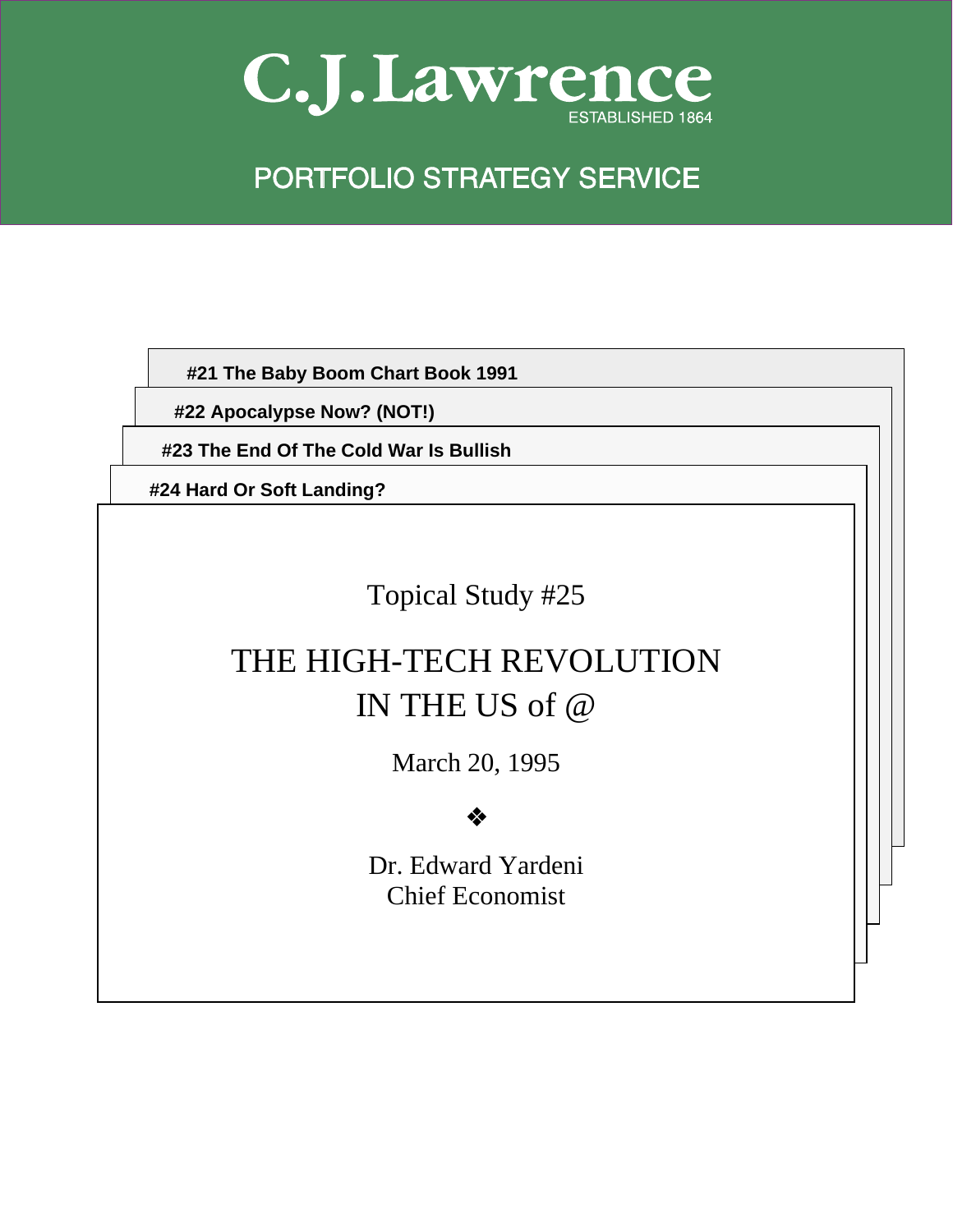

and Texas Instruments.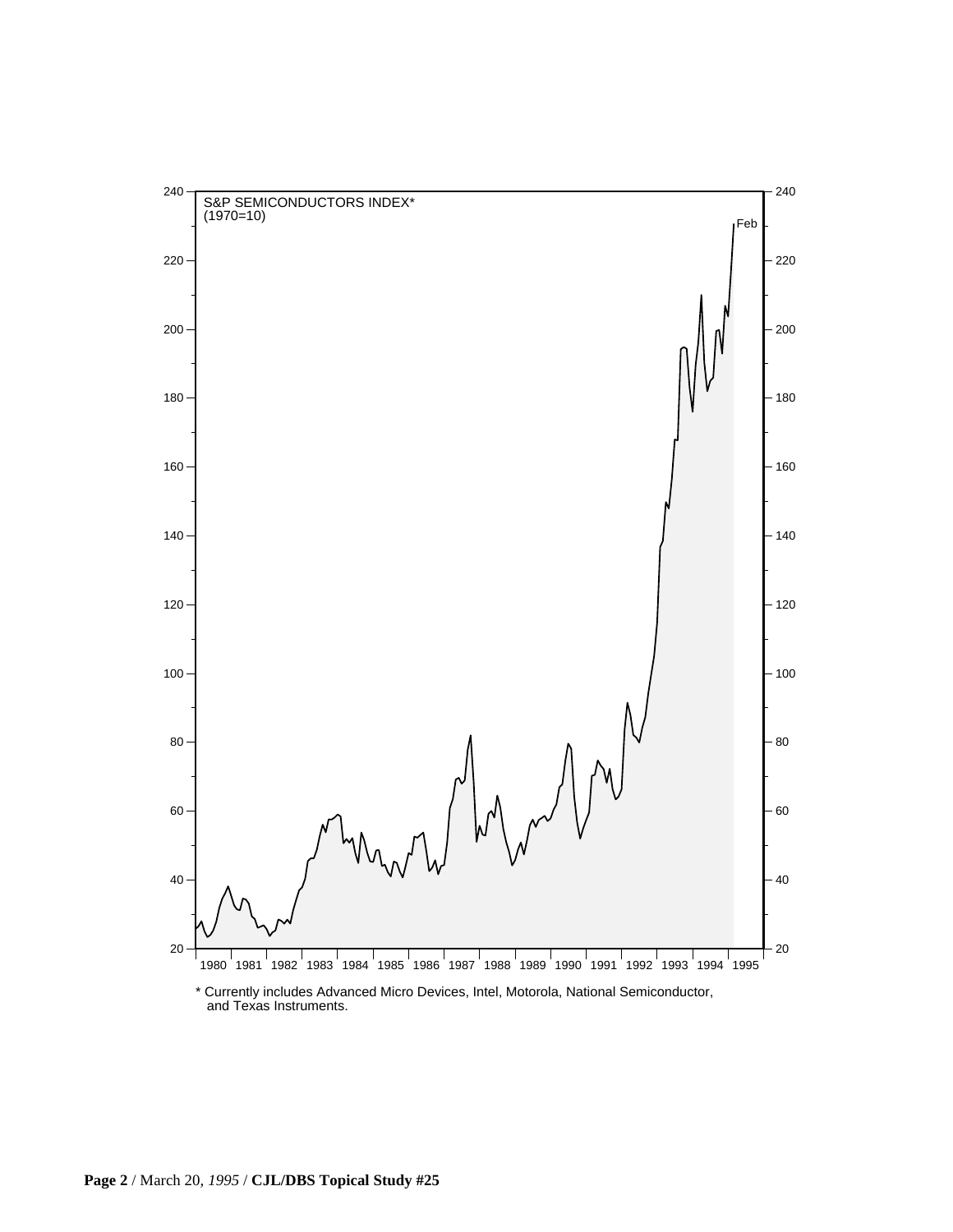#### **THE HIGH-TECH REVOLUTION IN THE US of @**

#### **I. New Wave vs. Old Cycle**

I first started to write about the High-Tech Revolution in the January 7, 1993 issue of my *Weekly Economic Analysis.* I wrote that "the US economy is on the threshold of a major Technological Revolution, led by the personal computer. This revolution will continue to boost productivity well above the anemic growth of the 1970s and 1980s."

I am more convinced than ever that our economy is rapidly evolving in a very positive direction. Real incomes will grow at a faster pace along with productivity. Bearish problems like the federal and trade deficits will be overshadowed by the bullish consequences of the High-Tech Revolution.

I am especially bullish on the stock prices of high-tech companies (Exhibits 1, 2, and 3). During February of this year, they accounted for 11% of the market capitalization of the S&P 500, up from 7% during 1992. As high tech becomes a bigger and bigger share of the economy, this capitalization ratio should at least match, and will probably surpass, the 1984 high of 17% of the S&P 500.

The standard tools of macroeconomic analysis, particularly business cycle indicators, may no longer accurately reflect the true nature of our economy. Similarly, forecasts based solely on the business cycle model may also miss the mark. The secular trends unleashed by the High-Tech Revolution could overwhelm the cyclical pattern of the low-tech economy. This is not to say that the business cycle is dead. However, it may no longer dominate the course of economic growth as it did in the past.

This optimistic future would be ironic, of course, because there has been so much pessimism about the long-term prospects for the US economy in recent years, much as there was about Great Britain at the turn of the eighteenth century. During the final three decades of the 1700s, it was said that Britain was in decline. The country had huge debts to foreign investors. There was much concern about foreign competition, especially from the Americans after they declared their independence from the empire. The gloom was ironic, because Britain was on the verge of the great Industrial Revolution, which dramatically increased the power and wealth of Britain during the 1800s.

One of the main reasons that Adam Smith wrote *The Wealth of Nations*, which was published in 1776, was to counter the intellectual pessimism that was so popular at the end of the eighteenth century. He predicted that if Britain abandoned mercantilism and embraced laissez-faire policies, the country would prosper. He was right. (See my Topical Study #19, *The Triumph of Adam Smith*, July 17, 1990.) I believe the pessimists will be wrong again as the High-Tech Revolution moves ahead.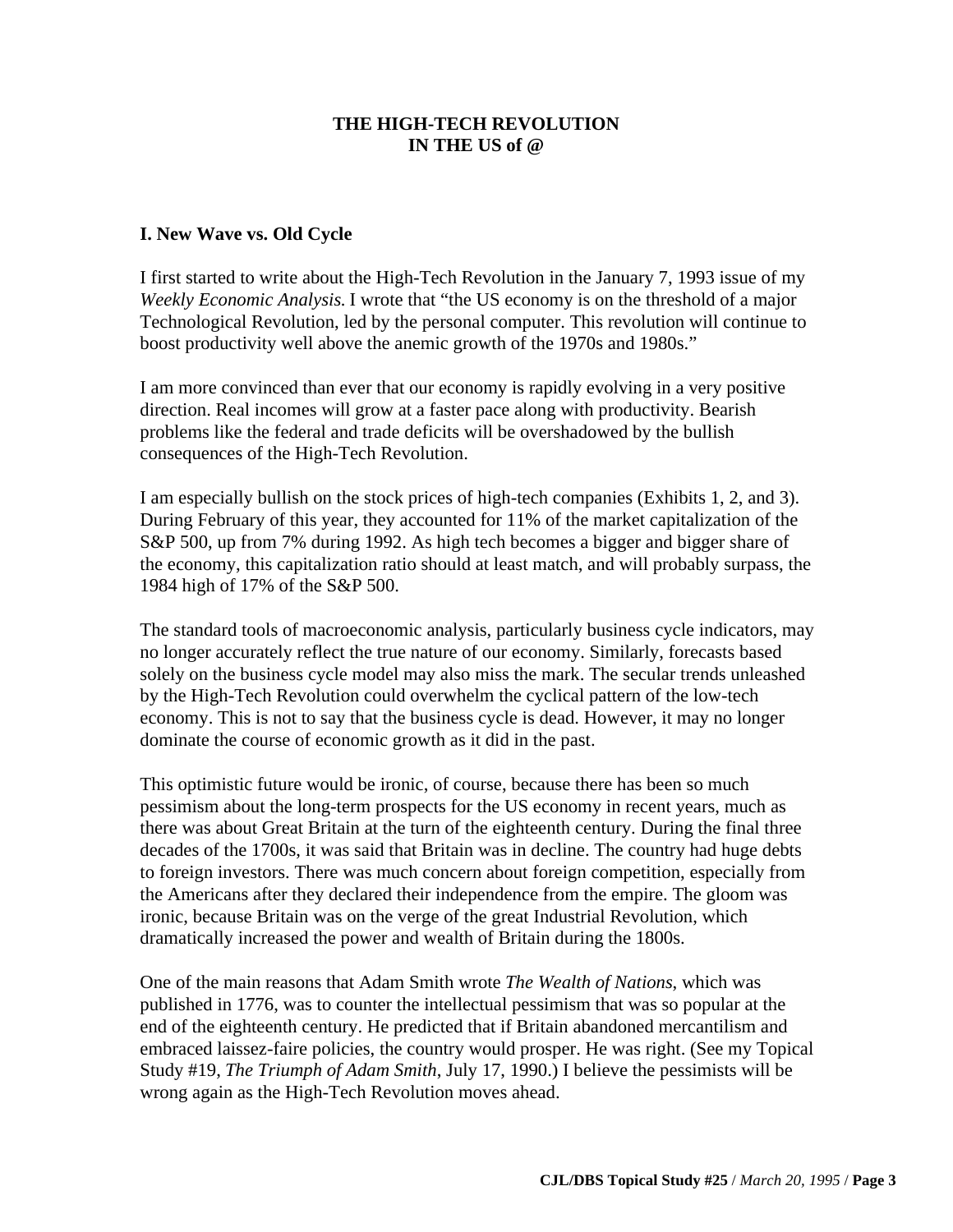#### **II. Speed**

The High-Tech Revolution isn't a fantasy. It has already begun:

• Spending on high-tech capital equipment soared to \$270 billion during the fourth quarter of 1994, up 88% over the past three years (Exhibit 4). Such outlays currently account for nearly 50% of expenditures on producers' durable equipment, up from 22% in 1980 (Exhibit 5). None of these figures include spending on software programming, which is expensed rather than capitalized. In my opinion, it should be capitalized. I estimate that 60% or more of capital equipment spending is high tech if software is treated as an integral component of the hardware.

• High-tech capital equipment spending has a very strong uptrend, with no significant cyclical pattern. Low-tech spending is very cyclical, with a modest long-term uptrend. It tends to fluctuate coincidentally with the business cycle as measured by the capacity utilization rate (Exhibits 6 and 7).

• The uptrend in high-tech equipment spending has been dominated by computers. Computers now account for 57% of high-tech capital equipment spending, up from only 15% during 1980 (Exhibits 8 and 9).

• Industrial output of computers is up 106% over the past three years, or 2.9% per month on average. Computers have dominated production of business equipment, which is up 29% over the past three years, or almost three times faster than industrial production of consumer goods, including cars (Exhibits 10 and 11)!

The dramatic upturn in computer purchases over the past three years was triggered by a significant increase in the processing speed of computer hardware as prices plummeted. At the same time, computer software became much more powerful and easier to use. Table 1 appeared in the February 20 issue of *Business Week.* In 1983, Intel first shipped the 286 microprocessor in volume with an initial speed of 1 million instructions per second (MIPs). The 386 chip was shipped in volume during 1986. It was five times faster than the 286.

The 486 was four times faster than the 386 and twenty times faster than the 286. It launched the high-tech revolution once Intel started volume shipments in the early 1990s. According to the table, Intel has sold 75 million 486 chips. Compaq Computer Corporation started a price war in 1992, which made the powerful 486 machine very affordable. Also, in April 1992, Microsoft introduced version 3.1 of Windows. It was much easier to use than the MS-DOS operating system and led to a dramatic increase in Windows-based software applications.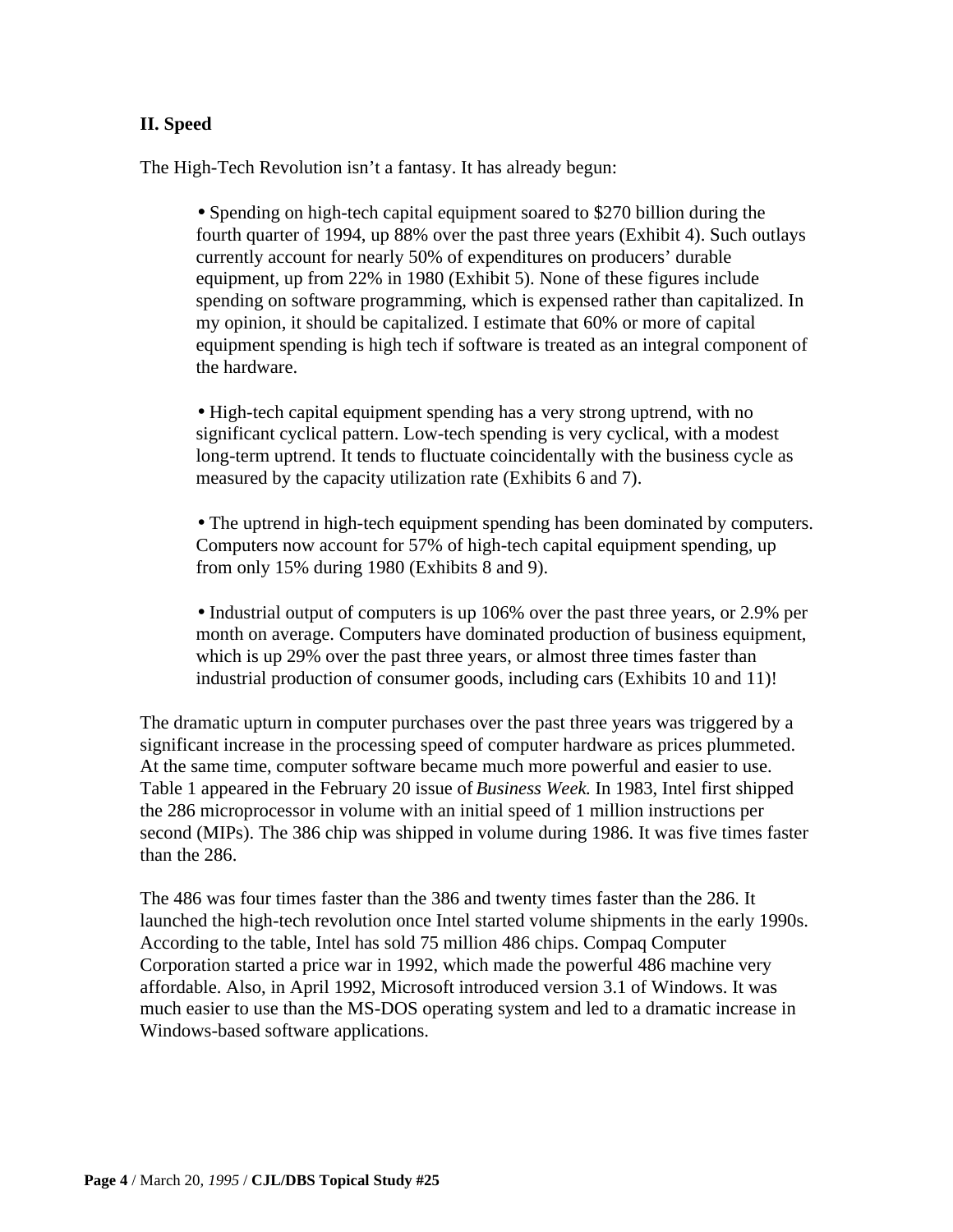The Pentium chip was introduced in 1993 and bulk-shipped the following year. It is rated at 100 MIPs. The P6 is scheduled to be introduced later this year. It is supposed to operate at a blazing speed of 250 MIPs. Before the end of the decade, the P7 could deliver a blistering 500 million instructions per second.

|                               | 286         | 386          | 486         | <b>Pentium</b> | P <sub>6</sub> | P7            |
|-------------------------------|-------------|--------------|-------------|----------------|----------------|---------------|
| Start of<br>design work       | 1978        | 1982         | 1986        | 1989           | 1990           | 1993          |
| Formal<br><i>introduction</i> | Feb 1982    | Oct 1985     | Apr 1989    | Mar 1993       | Q3 1995        | 1997/98       |
| Volume<br>shipments           | 1983        | 1986         | 1990        | 1994           | 1996           | 1998/99       |
| Number of<br>transistors      | 130,000     | 275,000      | 1.2 million | 3.1 million    | 5.5 million    | $10+$ million |
| Initial speed<br>in MIPs*     | 1           | 5            | 20          | 100            | 250**          | 500**         |
| Peak sales<br>year            | 1989        | 1992         | 1995**      | 1997**         | 1999**         | 2002**        |
| Installed<br>units            | 9.7 million | 44.2 million | 75 million  | 4.5 million    | none           | none          |

**Table 1: Chronology of Intel's microprocessors**

\* Millions of instructions per second \*\*Estimated Source: Business Week, February 20, 1995

#### **III. A Deflationary Product Cycle**

One of the most unusual, and certainly most unique, attributes of the computer industry is that prices fall even as processing power soars and demand exceeds supply. Table 2 on the next page shows the dramatic increase in MIPs that can be purchased for \$100 since 1978. From 1982 through 1995, MIPs per \$100 rose from 1 to an estimated 30.

The computer industry is clearly booming. The capacity utilization rate recently soared to 91.4%, up sharply from 68.4% three years ago. The rebound in utilization occurred despite the fastest growth in capacity of any manufacturing industry (Exhibits 12 and 13).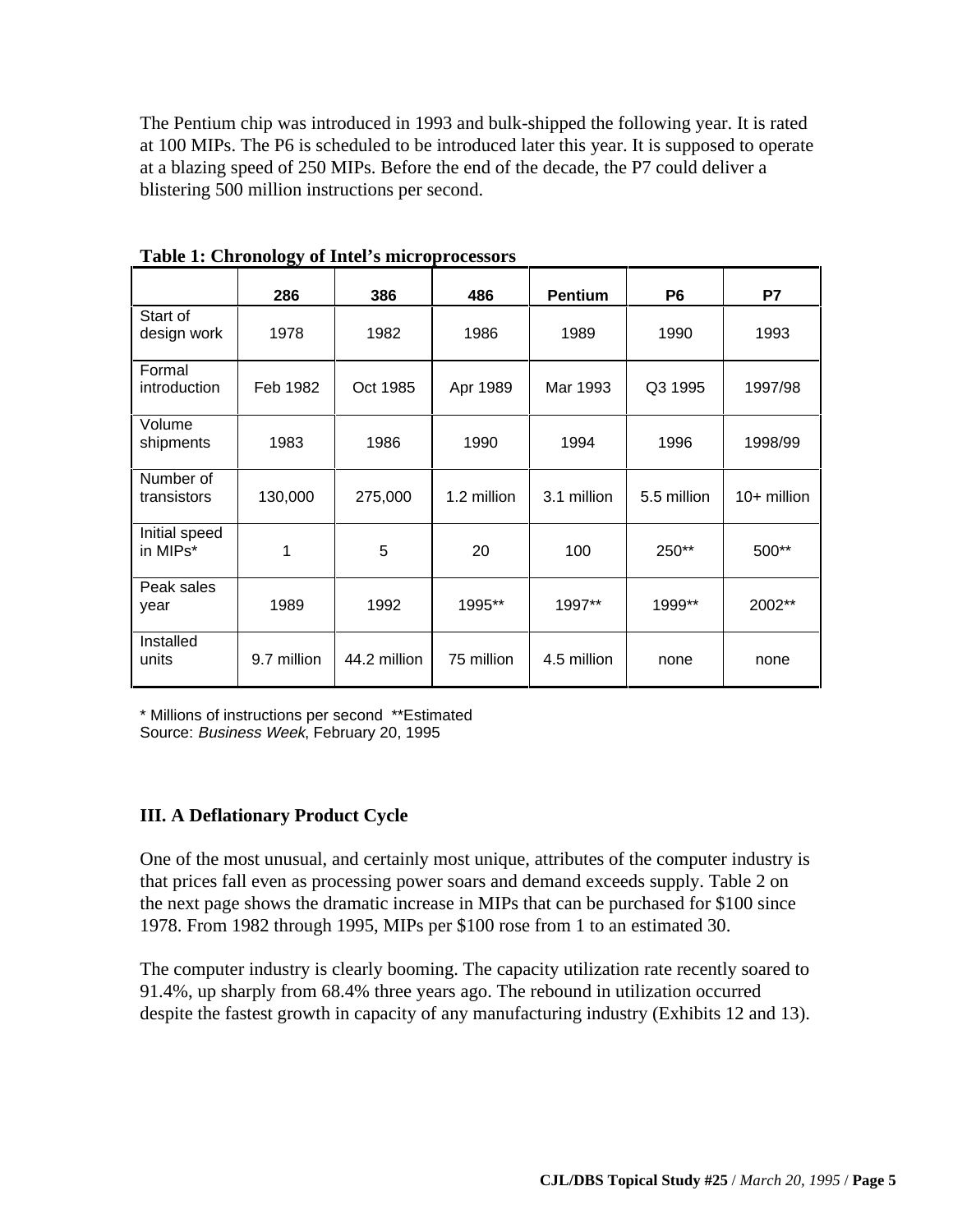| $\cdot$<br>. . |                            |
|----------------|----------------------------|
|                | What \$100 Bought In MIPs* |
| 1978           | 0.5                        |
| 1982           | 1.0                        |
| 1985           | 2.0                        |
| 1989           | 2.5                        |
| 1992           | 9.0                        |
| 1993           | 15.0                       |
| 1994           | 20.0<br>**                 |
| 1995           | **<br>30.0                 |
|                |                            |

#### **Table 2: Affordability of chip power**

\* Millions of instruction per second \*\*Estimated Source: Intel

From the first quarter of 1980 through the fourth quarter of last year, the computer price deflator declined 76%. Over this same period, the GDP price deflator rose 83%. The relative price of computers, i.e., the ratio of the computer deflator to the GDP deflator, plunged 87% since 1980 (Exhibits 14 and 15). The extraordinary decline in both the *absolute* and *relative* prices of computers has stimulated a great deal of buying in this sector.

In high-tech markets, falling prices are the reason why demand exceeds supply. But why do prices fall so rapidly in the face of booming demand? As soon as a computer chip is introduced, manufacturers are already developing the next generation. Innovators of generation "n" chips are forced to create "n+1" chips. If they don't, the competition soon will. *This situation means that the most successful producers of technology must cannibalize their own products to remain successful.*

The cost of high-tech research and development is so great these days that high-tech manufacturers must sell as many units as possible of their new products in as short a period of time as possible before the n+1 generation is introduced. That's why they tend to offer more power at a lower price with the introduction of each new generation.

Also, the introduction of n+1 immediately reduces the demand for the n*th* chip and the n*th* computer. As the price of the old technology falls, it limits the upside of the price of the newest technology.

As a result of these unique trends, the purchasers of high-tech hardware are constantly receiving more bang for their buck. Commerce Department data show that high tech currently accounts for 36% of total producers' durable equipment spending using nominal prices. But, after adjusting for inflation–or rather deflation, high tech accounts for 49% of real producers' durable equipment outlays (Exhibit 5). In real terms, high tech now accounts for about 38% of total capital spending, up from 14% in 1980, and 5.0% of real GDP, up from 1.7% in 1980 (Exhibits 16 and 17). Computers currently account for 22% of real capital spending and 28% of real producers' durable equipment outlays and 57%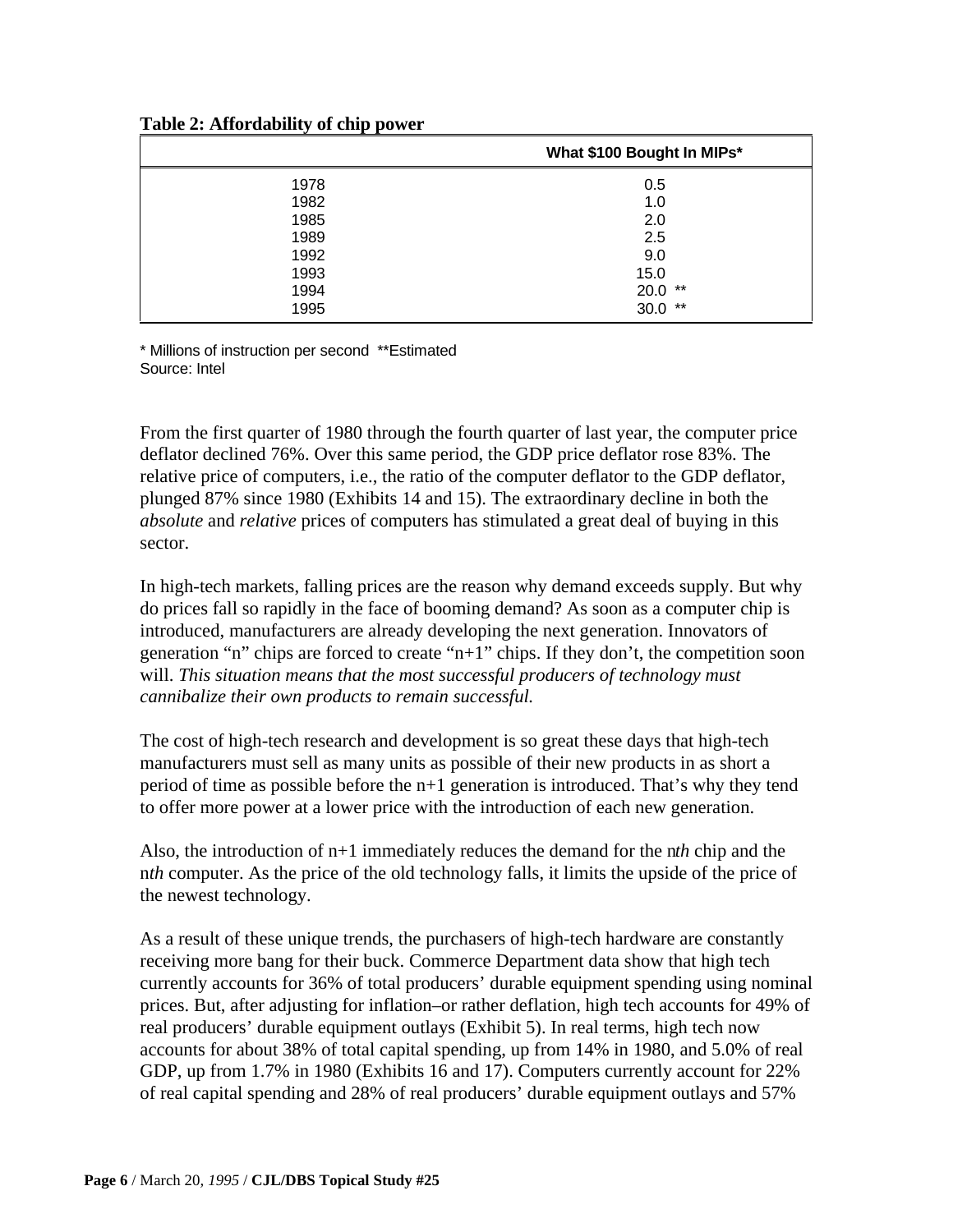of high-tech capital equipment spending (Exhibit 9). I believe that high tech will become an even more significant sector of the economy.

#### **IV. The Fourth Dimension**

The plunge in the cost of MIPs is probably the most extraordinary deflation in the history of this planet. In effect, the High-Tech Revolution has created a fourth factor of production–namely, Information. The original three factors are Land, Labor, and Capital.

Factors of production are substitutable for each other. Until recently, Information was hard to substitute for Land, Labor, or Capital. It was very expensive to gather, process, and manage. There were usually long lags between the creation of the raw data and its conversion into useful information. The lags made the information less useful once it was available. It was old news by the time it was available to decision makers.

With the High-Tech Revolution, enormous quantities of information can be gathered, processed, and managed on a "real-time" basis at lower and lower costs. The price of information is deflating. As it gets cheaper and cheaper, it also becomes more substitutable for the other factors of production.

Increasingly, real-time information is replacing labor and capital in the production process. For example, insurance companies can eliminate warehouses of archived files and the associated support staff with scanners that can transfer information to optical disks. The automakers have slashed their inventories with real-time information systems that can automatically place orders with vendors, schedule just-in-time deliveries, and monitor the transportation progress of the orders. As a result, inventories-on-the-shelves can be replaced with "inventories-on-wheels." Information replaces working capital.

#### **V. "Beam Me Up, Scotty"**

In recent speeches, Bill Gates, the Microsoft mogul, suggested that once Intel introduces the P6 and then the P7 microprocessors, he'll give us software that will do everything except beam us up into the Starship Enterprise. Last year, we all discovered that the information highway already exists in the Internet. Already, a company has developed software for sending voice messages over this network. It won't be long before we'll be able to have phone conversations and video conferences over the global Internet system. The cost will be minimal and the impact on running a company will be enormously profitable and bullish for stock prices.

The explosive growth in the number of Internet users is transforming our country into the US of @. All Internet addresses include the @ sign. You can reach me at 70672.1560@Compuserve.com.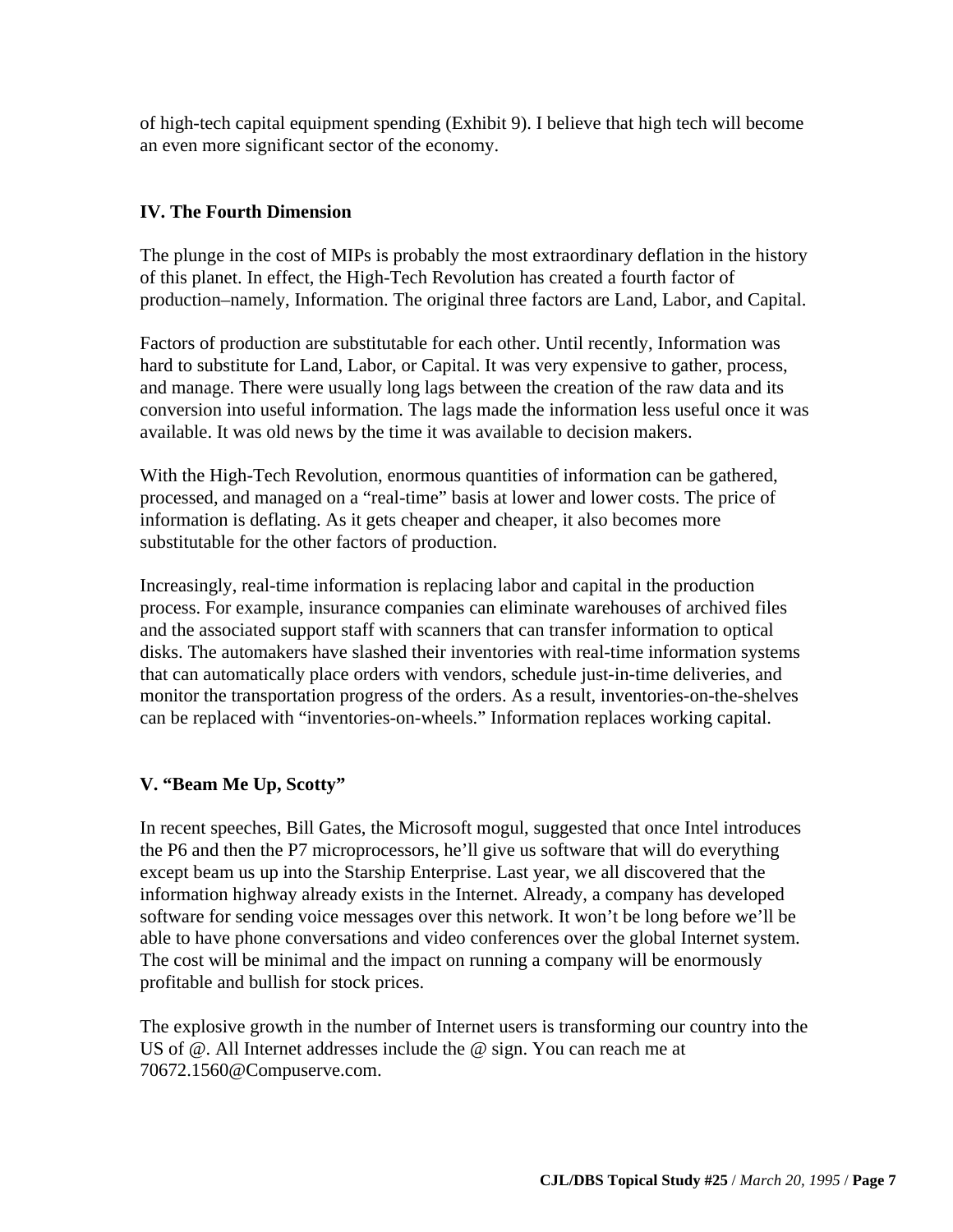

\* Currently includes Andrew, DSC Communications, M/A Com, Northern Telecom, and Scientific-Atlanta.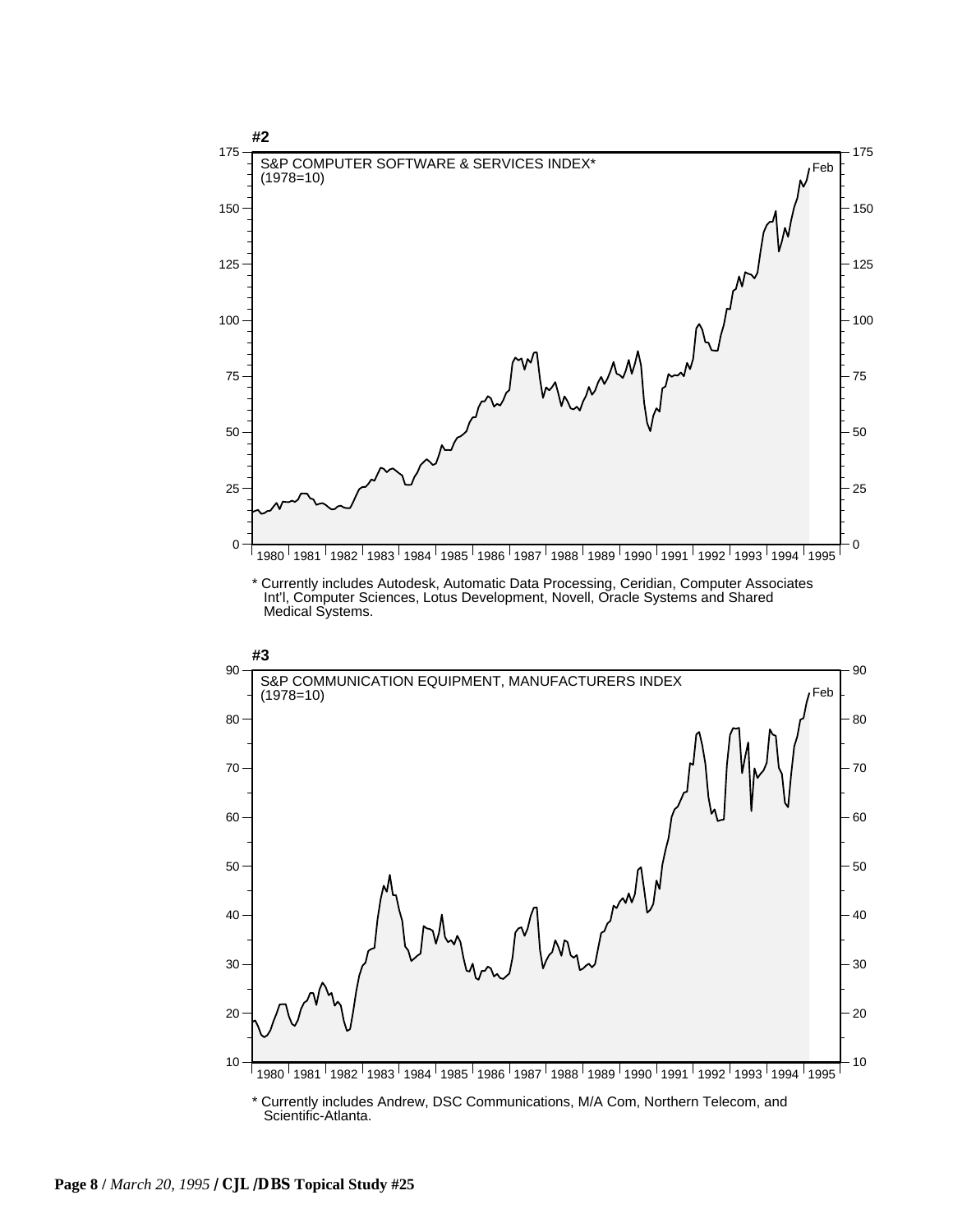

\* Producers' durable equipment spending on office and store machinery, communication equipment, photographic equipment, and scientific and engineering instruments.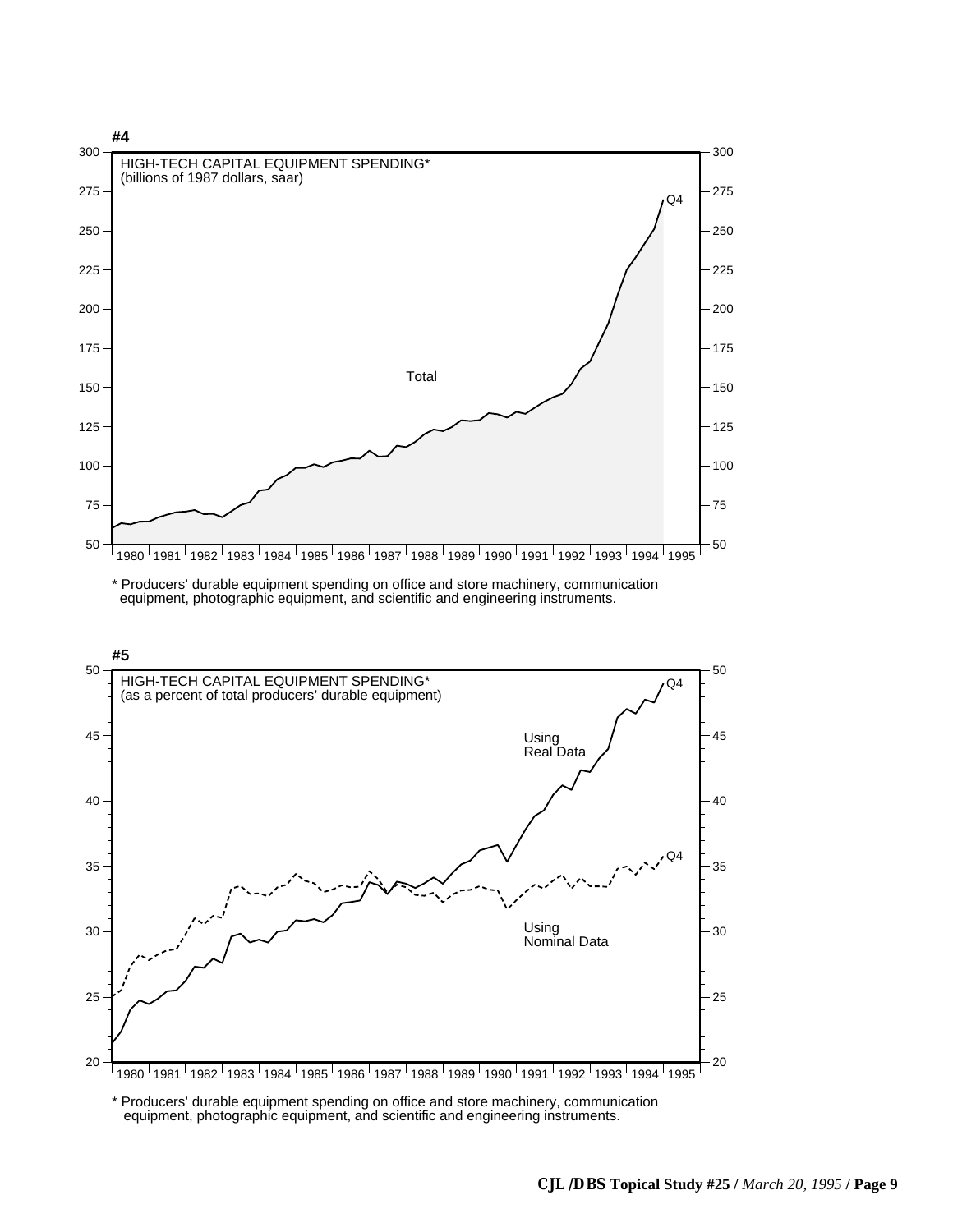

\*Including heavy industrial equipment, transportation equipment, and other equipment.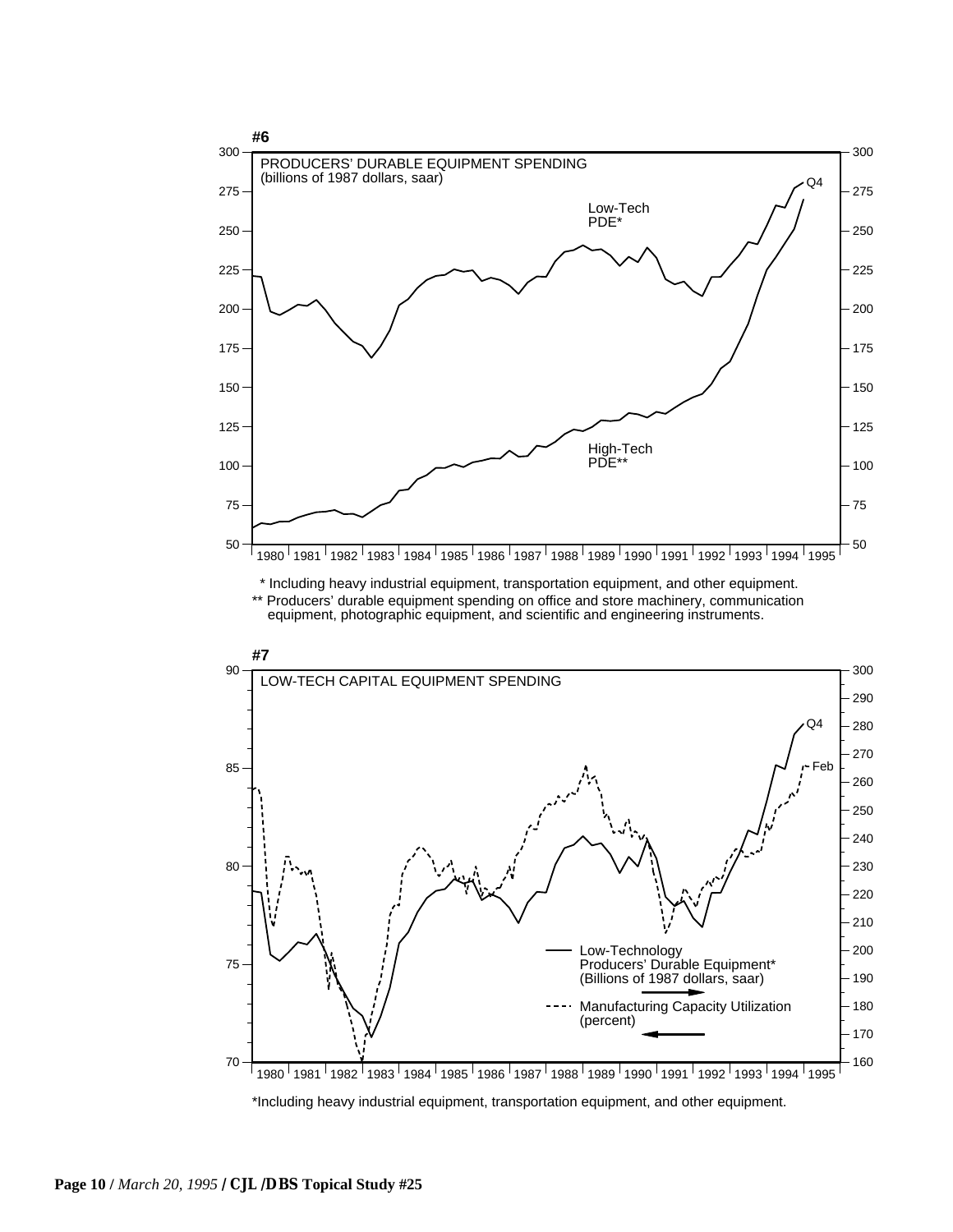

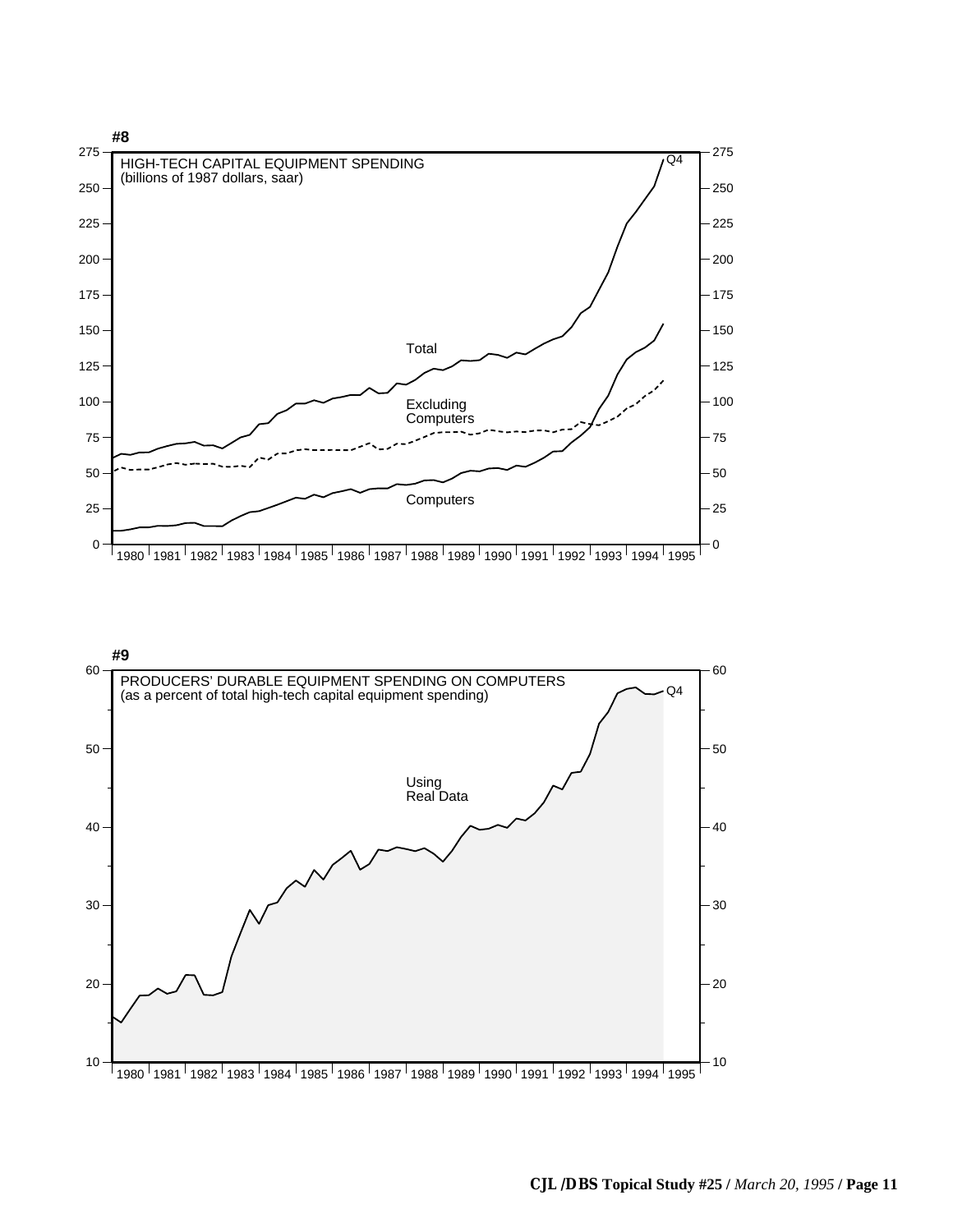

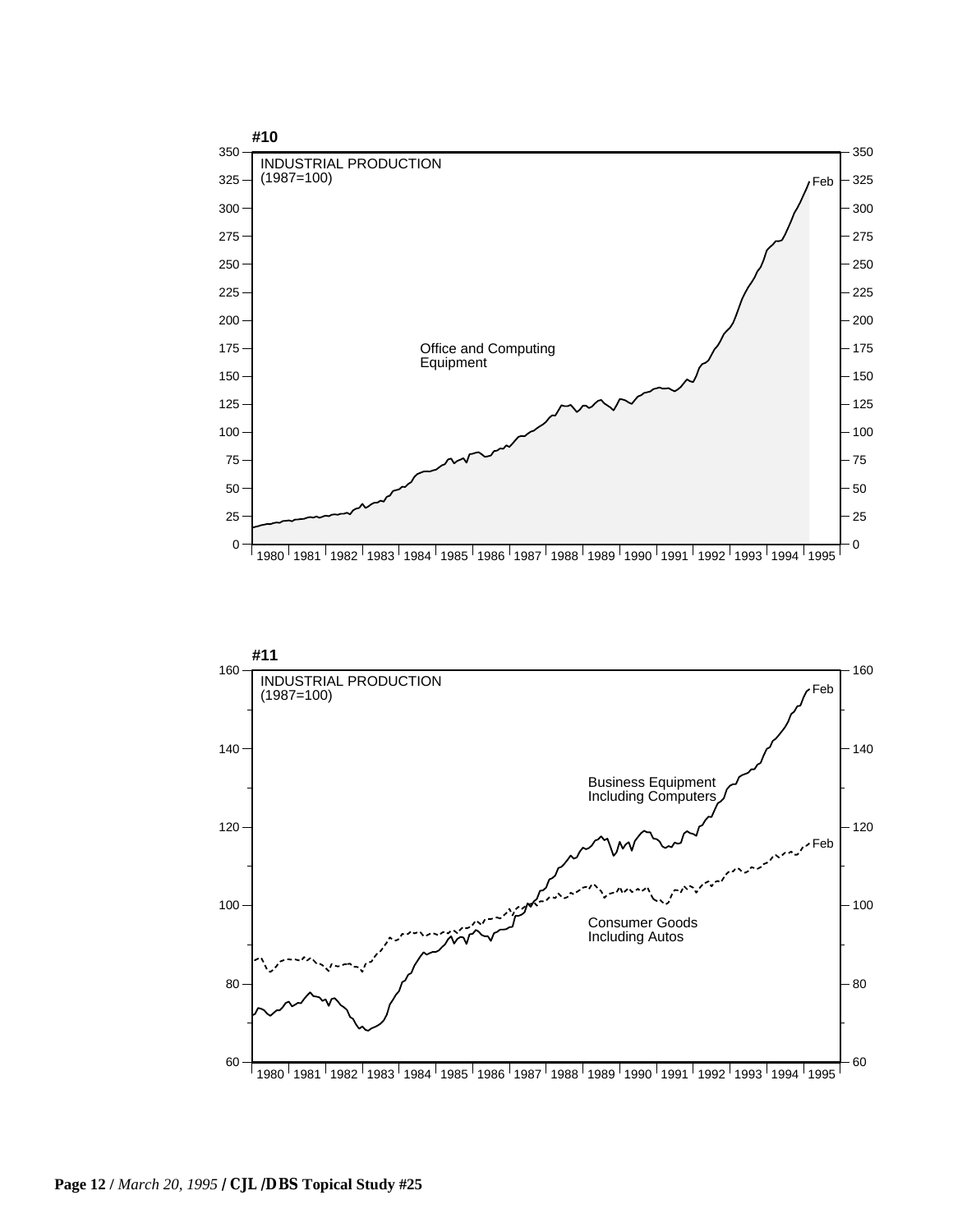

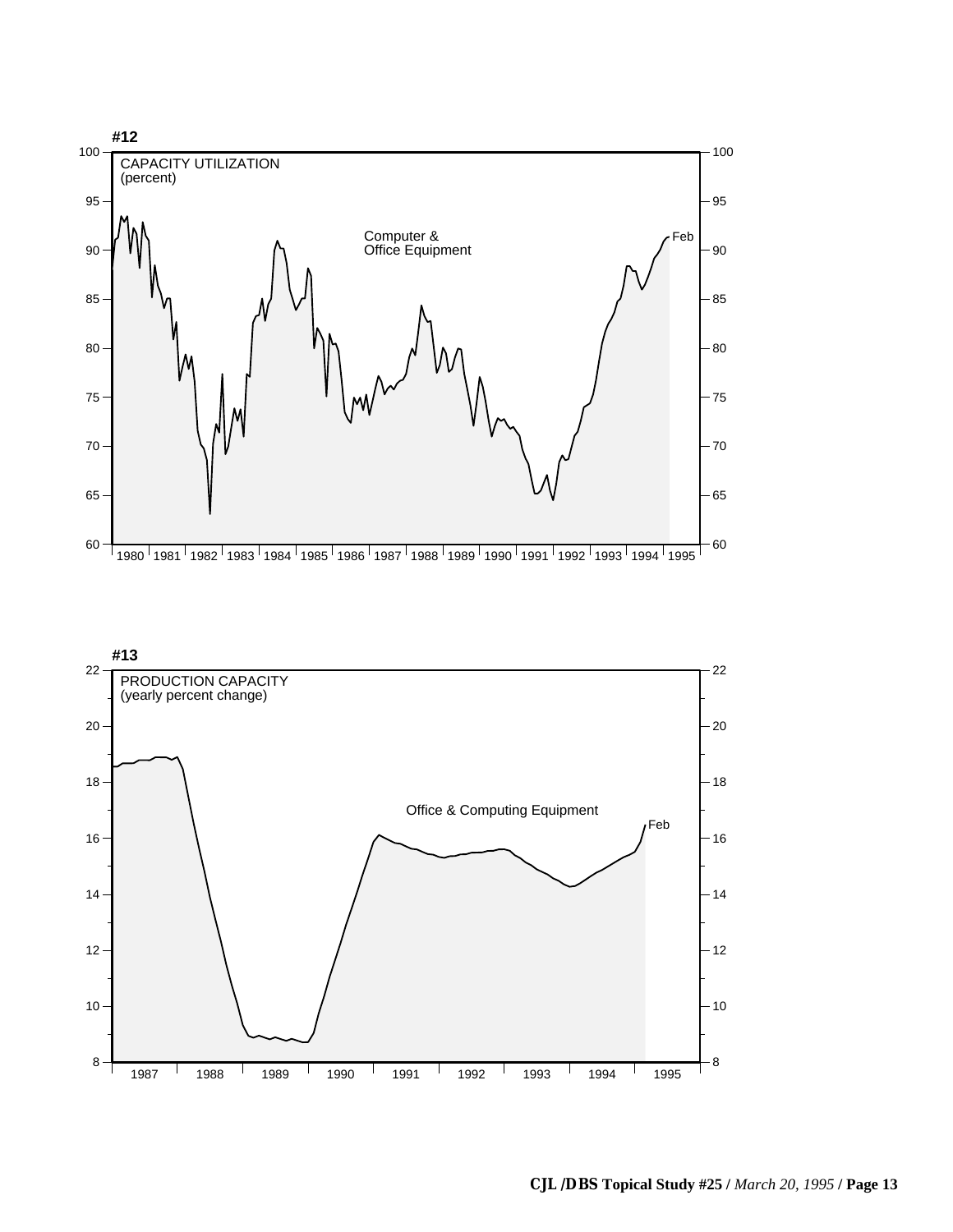

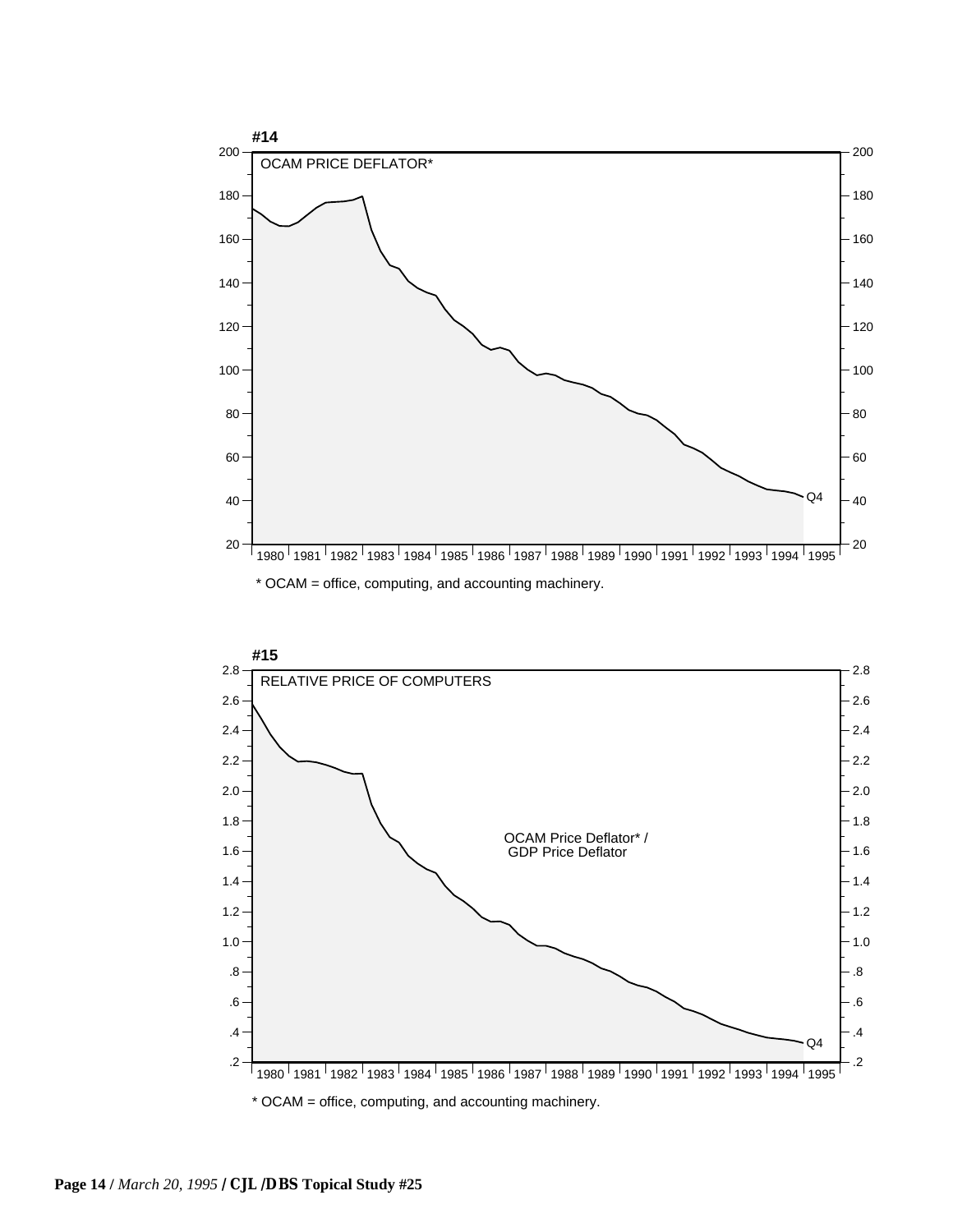

\* Producers' durable equipment spending on office and store machinery, communication equipment, photographic equipment, and scientific and engineering instruments.



\* Producers' durable equipment spending on office and store machinery, communication equipment, photographic equipment, and scientific and engineering instruments.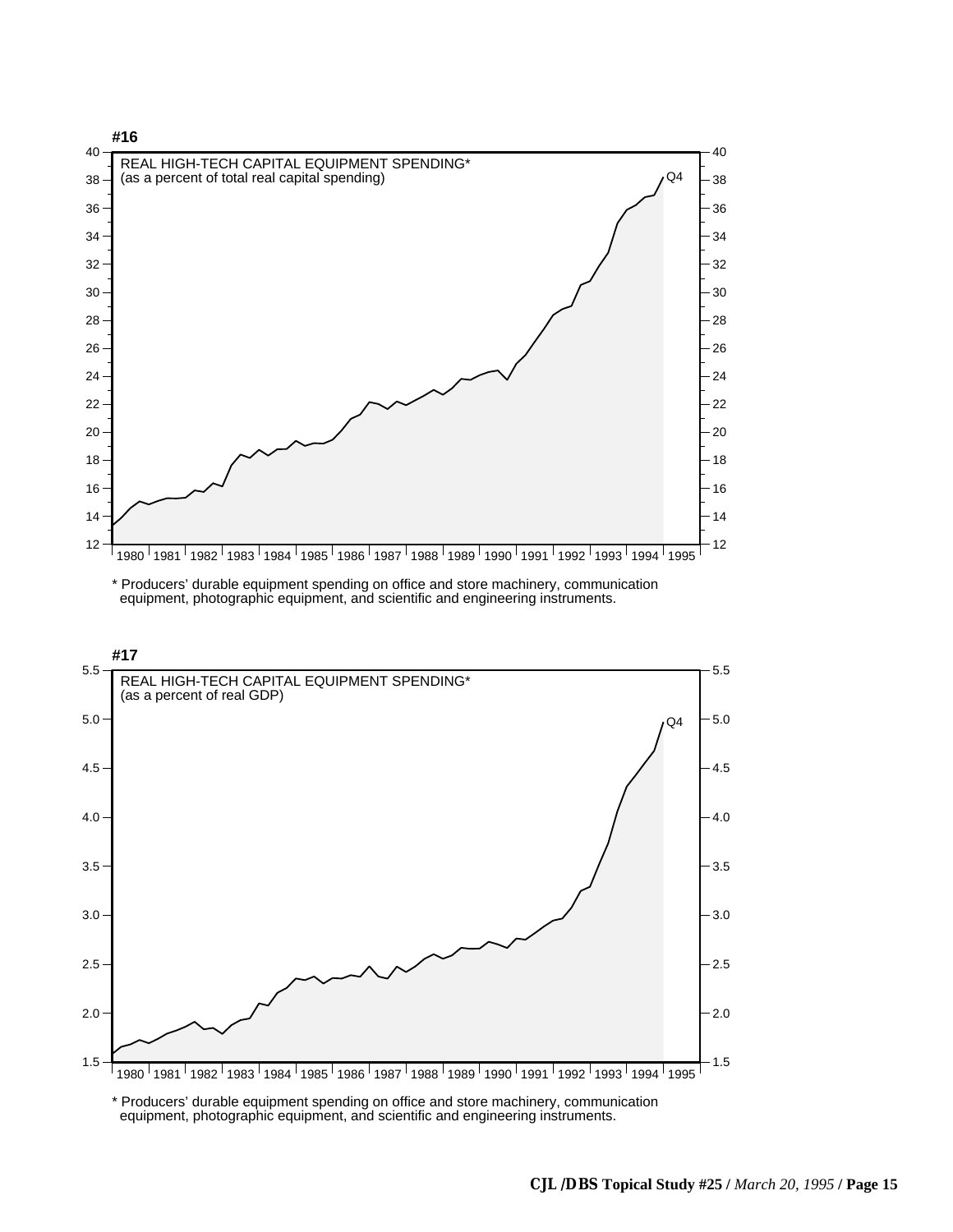#### **TOPICAL STUDIES**

- #1 Dr. Edward Yardeni, *Exports Should Weaken US Recovery*, March 22, 1983 \*
- #2 Dr. Edward Yardeni, *The Ten Pillars Of Faith*, April 6, 1984 \*
- #3 Deborah Johnson, *Behind The Corporate Borrowing Binge*, June 13, 1984 \*
- #4 Dr. Edward Yardeni, *Why Has The Leading Index Of Inflation Failed So Badly?*, October 24, 1984 \*
- #5 Dr. Edward Yardeni, *The Case For Lower Oil Prices*, December 12, 1984 \*
- #6 Dr. Edward Yardeni, *The True Story Behind The Mighty Dollar*, January 9, 1985 \*
- #7 Dr. Edward Yardeni, *Plenty Of Cash Around To Fuel Additional Stock And Bond Gains*, January 30, 1985 \*
- #8 Dr. Edward Yardeni, *No Shortage Of Gluts*, July 10, 1985 \*
- #9 Dr. Edward Yardeni, *The Protectionist Road To Depression*, September 9, 1985
- #10 Dr. Edward Yardeni, *The US Becomes The World's Largest Debtor, So What?*, July 14, 1987
- #11 Dr. Edward Yardeni and Deborah Johnson, *The Restructuring Of Corporate America Is Bullish*, December 9, 1987
- #12 Dr. Edward Yardeni, *How The Baby Boomers Are Changing The Economy*, April 6, 1988
- #13 Dr. Edward Yardeni, *The Coming Shortage Of Bonds*, June 20, 1988
- #14 Dr. Edward Yardeni, *Could Real Estate Prices Fall? And What If They Do?*, August 24, 1988
- #15 Dr. Edward Yardeni and David Moss, *The New Wave Manifesto*, October 5, 1988
- #16 Dr. Edward Yardeni with Amalia Quintana, *The Baby Boom Chart Book*, January 25, 1989
- #17 Dr. Edward Yardeni, *The Triumph Of Capitalism*, August 1, 1989
- #18 Dr. Edward Yardeni and Deborah Johnson, *Dow 5000*, May 9, 1990
- #19 Dr. Edward Yardeni and David Moss, *The Triumph Of Adam Smith*, July 17, 1990
- #20 Dr. Edward Yardeni, *The Collapse Of Communism Is Bullish*, September 4, 1991
- #21 Dr. Edward Yardeni with Amalia Quintana, *The Baby Boom Chart Book 1991*, October 9, 1991
- #22 Dr. Edward Yardeni, *Apocalypse Now! (NOT!)*, May 8, 1992
- #23 Dr. Edward Yardeni, *The End Of The Cold War Is Bullish*, September 10, 1993
- #24 Dr. Edward Yardeni, *Hard Or Soft Landing?*, February 6, 1995

\* Out of print.